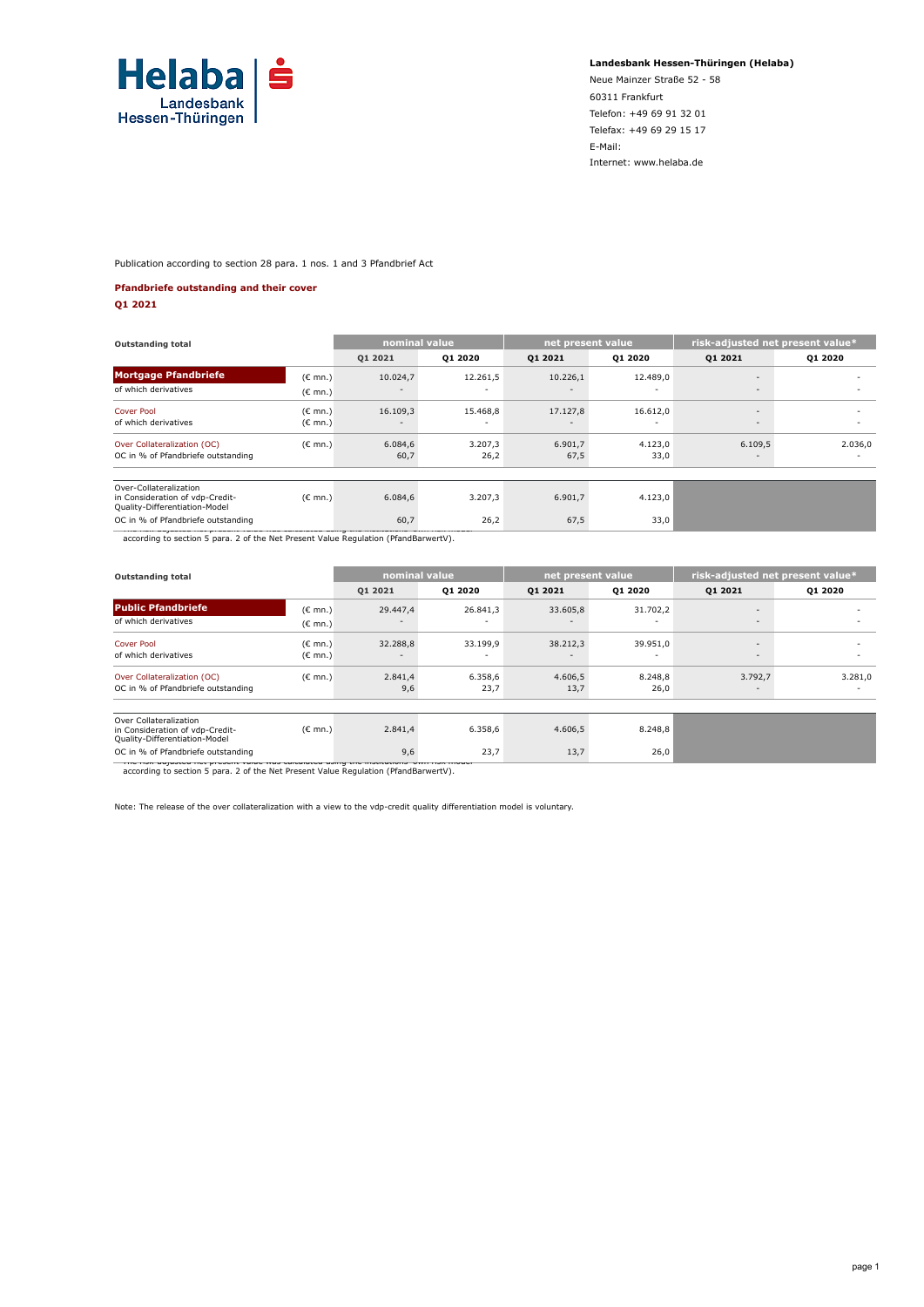# **Maturity structure of Pfandbriefe outstanding and their respective cover pools Q1 2021**

| <b>Mortgage Pfandbriefe</b>        | Q1 2021                                          |                     | <b>Q1 2020</b>                                   |                              |  |  |
|------------------------------------|--------------------------------------------------|---------------------|--------------------------------------------------|------------------------------|--|--|
| <b>Maturity:</b>                   | <b>Pfandbriefe outstanding</b><br>$\epsilon$ mn. | Cover pool<br>€ mn. | <b>Pfandbriefe outstanding</b><br>$\epsilon$ mn. | Cover pool<br>$\epsilon$ mn. |  |  |
| $\epsilon$ = 0,5 years             | 937,3                                            | 1.222,7             | 565,5                                            | 686,3                        |  |  |
| $> 0.5$ years and $\leq 1$ year    | 2.888,8                                          | 929,1               | 2.155,3                                          | 978,7                        |  |  |
| $> 1$ year and $\le$ = 1,5 years   | 380,0                                            | 879,9               | 943,3                                            | 774,4                        |  |  |
| $> 1.5$ years and $\leq$ = 2 years | 1.568,6                                          | 1.231,7             | 2.899,0                                          | 1.108,4                      |  |  |
| $> 2$ years and $\leq$ = 3 years   | 1.060,0                                          | 2.553,2             | 1.448,5                                          | 2.399,4                      |  |  |
| $>$ 3 years and $\leq$ 4 years     | 2.003,0                                          | 2.618,1             | 1.060,0                                          | 2.144,4                      |  |  |
| $>$ 4 years and $\le$ = 5 years    | 1.017,0                                          | 1.961,9             | 2.002,9                                          | 2.313,8                      |  |  |
| $>$ 5 years and $\le$ = 10 years   | 70,0                                             | 4.516,0             | 1.087,0                                          | 4.899,7                      |  |  |
| $> 10$ years                       | 100,0                                            | 196,7               | 100,0                                            | 163,7                        |  |  |

| <b>Public Pfandbriefe</b>        | Q1 2021                                          |                              | <b>Q1 2020</b>                                   |                              |  |  |
|----------------------------------|--------------------------------------------------|------------------------------|--------------------------------------------------|------------------------------|--|--|
| <b>Maturity:</b>                 | <b>Pfandbriefe outstanding</b><br>$\epsilon$ mn. | Cover pool<br>$\epsilon$ mn. | <b>Pfandbriefe outstanding</b><br>$\epsilon$ mn. | Cover pool<br>$\epsilon$ mn. |  |  |
| $\epsilon$ = 0,5 years           | 2.149,7                                          | 1.734,3                      | 868,8                                            | 1.412,7                      |  |  |
| $> 0.5$ years and $\leq 1$ year  | 1.325,7                                          | 1.357,0                      | 1.123,9                                          | 1.723,9                      |  |  |
| $> 1$ year and $\le$ = 1,5 years | 2.356,2                                          | 1.156,2                      | 2.098,1                                          | 1.355,4                      |  |  |
| $> 1.5$ years and $\leq$ 2 years | 2.398,9                                          | 2.213,3                      | 1.320,7                                          | 1.494,3                      |  |  |
| $> 2$ years and $\le$ = 3 years  | 5.677,8                                          | 3.074,5                      | 4.011,5                                          | 3.069,8                      |  |  |
| $>$ 3 years and $\leq$ 4 years   | 1.723,5                                          | 2.177,7                      | 2.463,1                                          | 2.931,0                      |  |  |
| $>$ 4 years and $\le$ = 5 years  | 2.181,3                                          | 2.508,6                      | 969,2                                            | 2.034,3                      |  |  |
| $>$ 5 years and $\le$ = 10 years | 7.331,9                                          | 9.137,3                      | 9.085,7                                          | 9.902,6                      |  |  |
| $> 10$ years                     | 4.302,4                                          | 8.929,9                      | 4.900.3                                          | 9.275.9                      |  |  |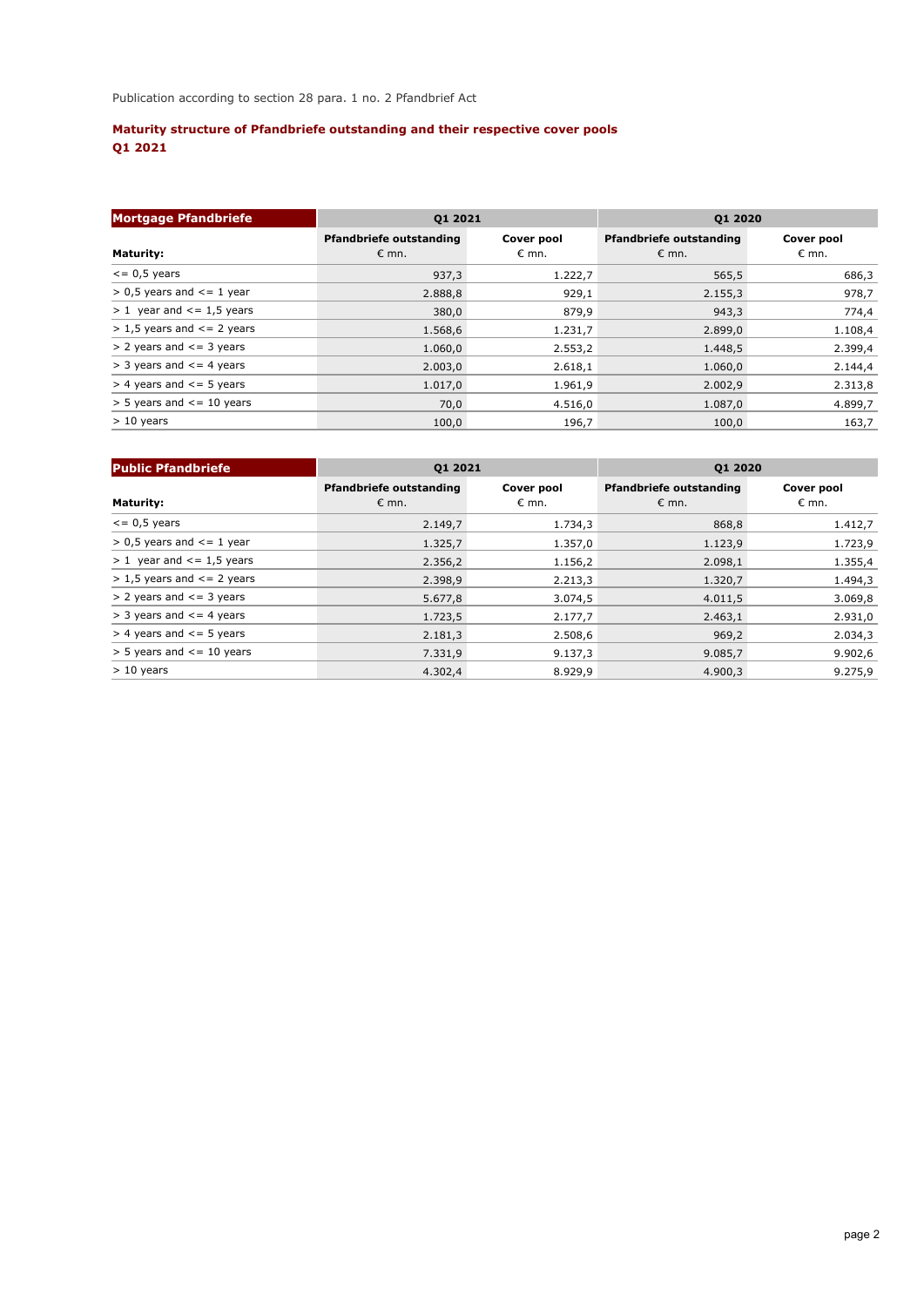Publication according to section 28 para. 2 no. 1 a Pfandbrief Act, section 28 para. 3 no. 1 Pfandbrief Act and section 28 para. 4 no. 1 a Pfandbrief Act

## **Mortgage loans used as cover for Mortgage Pfandbriefe according to their amount in tranches Q1 2021**

| <b>Cover Assets</b>                       | Q1 2021<br>$\epsilon$ mn. | Q1 2020<br>$\epsilon$ mn. |
|-------------------------------------------|---------------------------|---------------------------|
| up to 300,000 Euros                       | 708,9                     | 534,8                     |
| more than 300,000 Euros up to 1 mn. Euros | 200,6                     | 148,5                     |
| more than 1 mn. Euros up to 10 mn. Euros  | 875,6                     | 946,6                     |
| more than 10 mn. Euros                    | 14.074,2                  | 13.468,9                  |
| Total                                     | 15.859,3                  | 15.098,8                  |

## **Cover Assets used to secure public Pfandbriefe according to their amount in tranches Q1 2021**

| <b>Cover Assets</b>                        | Q1 2021<br>$\epsilon$ mn. | Q1 2020<br>$\epsilon$ mn. |
|--------------------------------------------|---------------------------|---------------------------|
| up to 10 mn. Euros                         | 3.776,6                   | 4.863,5                   |
| more than 10 mn. Euros up to 100 mn. Euros | 8.344,6                   | 10.710,7                  |
| more than 100 mn. Euros                    | 20.132,1                  | 17.479,3                  |
| Total                                      | 32.253,3                  | 33.053,5                  |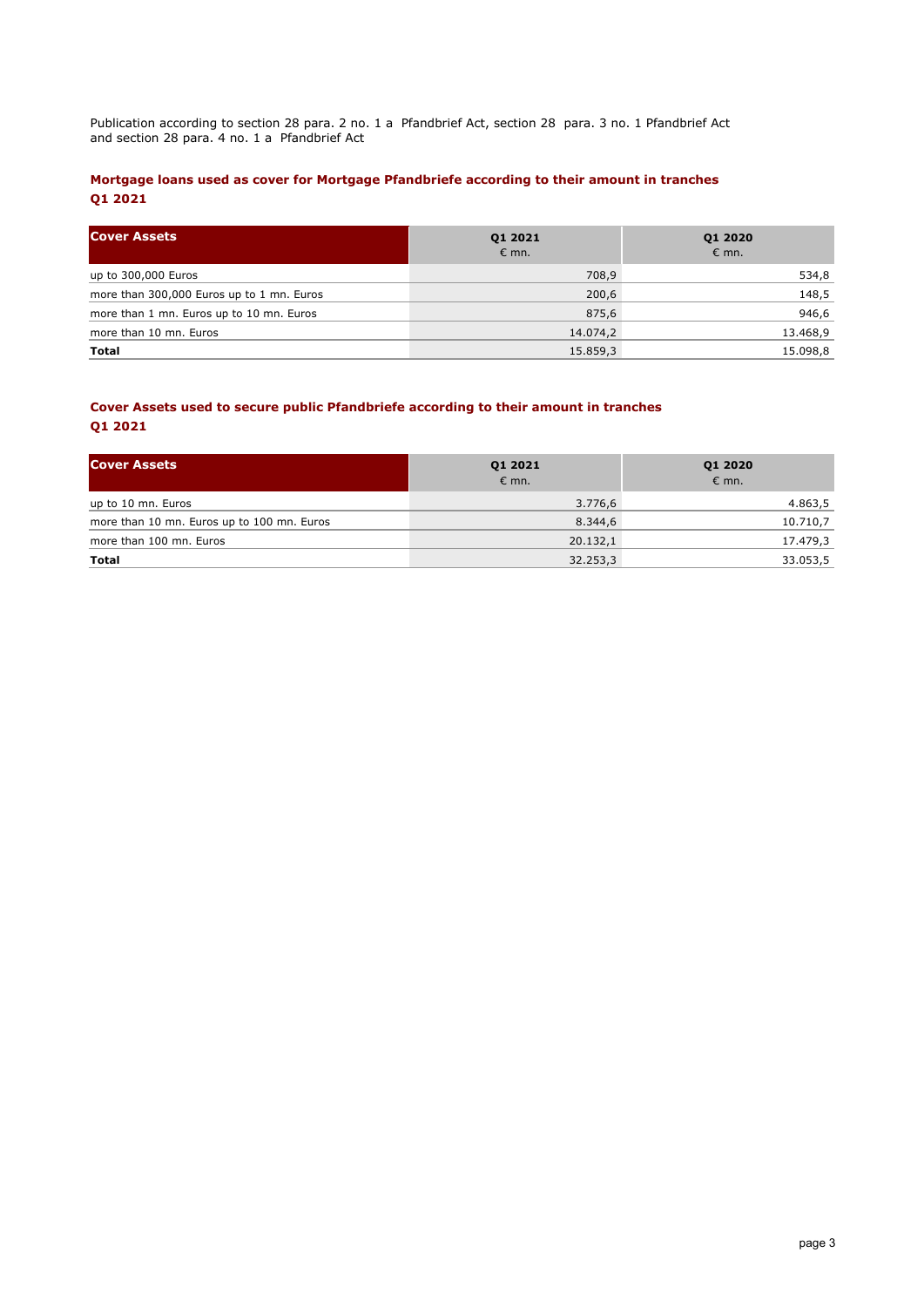#### Publication according to section 28 para. 2 no. 1 b, c and no. 2 Pfandbrief Act

#### **Volume of claims used to cover Mortgage Pfandbriefe according to states in which the real property is located, according to property type and the total amount of payments in arrears for at least 90 days as well as the total amount of these claims inasmuch as the respective amount in arrears is at least 5 percent of the claim Q1 2021**

|  | ۰.<br>× |  |  |
|--|---------|--|--|
|  |         |  |  |
|  |         |  |  |

|                       |           | <b>Cover assets</b> |                    |                   |                                    |                                         |                                  |                      |                   |                            |                            |                                |                                                            |                  |                      |                                    |                                                    |
|-----------------------|-----------|---------------------|--------------------|-------------------|------------------------------------|-----------------------------------------|----------------------------------|----------------------|-------------------|----------------------------|----------------------------|--------------------------------|------------------------------------------------------------|------------------|----------------------|------------------------------------|----------------------------------------------------|
|                       |           | <b>Total</b>        | thereof            |                   |                                    |                                         |                                  |                      |                   |                            |                            |                                |                                                            |                  |                      | <b>Total amount</b><br>of payments | <b>Total amount of these</b><br>claims inasmuch as |
|                       |           |                     | <b>Residential</b> |                   |                                    |                                         |                                  |                      | <b>Commercial</b> |                            |                            |                                |                                                            |                  |                      | in arrears for                     | the respective amount                              |
|                       |           |                     | Total              | thereof           |                                    |                                         |                                  |                      | <b>Total</b>      | thereof                    |                            |                                |                                                            |                  |                      | at least 90<br>days                | in arrears is at least<br>5 percent of the claim   |
|                       |           |                     |                    | <b>Apartments</b> | Single-and<br>two-family<br>houses | <b>Multiple-</b><br>family houses under | <b>Buildings</b><br>construction | <b>Building land</b> |                   | <b>Office</b><br>buildings | <b>Retail</b><br>buildings | <b>Industrial</b><br>buildings | other<br>commercially under<br>used buildings construction | <b>Buildings</b> | <b>Building land</b> |                                    |                                                    |
| State                 | Q1        | $\epsilon$ mn.      | $\epsilon$ mn.     | $\epsilon$ mn.    | $\epsilon$ mn.                     | $\epsilon$ mn.                          | $\epsilon$ mn.                   | € mn.                | $\epsilon$ mn.    | $\epsilon$ mn.             | $\epsilon$ mn.             | $\epsilon$ mn.                 | $\epsilon$ mn.                                             | $\epsilon$ mn.   | $\epsilon$ mn.       | $\epsilon$ mn.                     | $\epsilon$ mn.                                     |
| Total - all states    | year 2021 | 15.859,3            | 4.296,2            | 186,8             | 521,7                              | 3.587,1                                 | 0,5                              | 0,1                  | 11.563,1          | 6.942,8                    | 4.232,4                    | 155,1                          | 174,3                                                      | 56,4             | 2,1                  | $\sim$                             | $\sim$                                             |
|                       | year 2020 | 15.098,8            | 4.070.3            | 145,3             | 318,6                              | 3.605,7                                 | $\sim$                           | 0,7                  | 11.028,5          | 6.401,9                    | 3.312,3                    | 241,6                          | 995,2                                                      | $\sim$           | 77,5                 | $\overline{\phantom{a}}$           | $\sim$                                             |
| Germany               | year 2021 | 8.080,6             | 2.744,4            | 186,8             | 521,7                              | 2.035,3                                 | 0,5                              | 0,1                  | 5.336,2           | 2.580,9                    | 2.388,7                    | 155,1                          | 159,2                                                      | 50,2             | 2,1                  | $\sim$                             | $\sim$                                             |
|                       | year 2020 | 8.041,0             | 2.751,5            | 145,3             | 318,6                              | 2.286,9                                 | $\sim$                           | 0,7                  | 5.289,5           | 2.465,7                    | 1.742,8                    | 241,6                          | 778,5                                                      | $\sim$           | 60,9                 | $\sim$                             | $\sim$                                             |
| Austria               | year 2021 | 120,4               | $\sim$             | $\sim$            | $\sim$                             | $\sim$                                  | $\sim$                           | $\sim$               | 120,4             | 85,5                       | 34,9                       | $\sim$                         | $\sim$                                                     | $\sim$           | $\sim$               | $\sim$                             | $\sim$                                             |
|                       | year 2020 | 124.6               | $\sim$             | $\sim$            | $\sim$                             | . н.                                    | $\sim$                           | . п.                 | 124.6             | 57.8                       | 66.8                       | $\sim$                         | <b>COL</b>                                                 | $\sim$           | <b>COL</b>           |                                    | $\sim$                                             |
| <b>Belgium</b>        | year 2021 | 136,4               | $\sim$             | $\sim$            | $\sim$                             | $\sim$                                  | $\sim$                           | $\sim$               | 136,4             | 136,4                      | $\sim$                     | $\sim$                         | $\sim$                                                     | $\sim$           | $\sim$               | $\sim$                             | $\sim$                                             |
|                       | year 2020 | 107.8               | $\sim$             | $\sim$            | $\sim$                             | $\sim$                                  | $\sim$                           | $\sim$               | 107.8             | 107.8                      | $\sim$                     | $\sim$                         | $\sim$                                                     | $\sim$           | $\sim$               |                                    | $\sim$                                             |
| <b>Czech Republic</b> | year 2021 | 181,6               | $\sim$             | $\sim$            | $\sim$                             | $\sim$                                  | $\sim$                           | $\sim$               | 181,6             | 129,3                      | 52,3                       | $\sim$                         | $\sim$                                                     | $\sim$           | $\sim$               | $\sim$                             | $\sim$                                             |
|                       | year 2020 | 122,3               | $\sim$             | $\sim$            | $\sim$                             | $\sim$                                  | . п.                             | $\sim$               | 122,3             | 70,0                       | 52,3                       | $\sim$                         | $\sim$                                                     | $\sim$           | <b>COL</b>           | $\sim$                             | $\sim$                                             |
| Finland               | year 2021 | 296,2               | 12,2               | $\sim$            | $\sim$                             | 12,2                                    | $\sim$                           | $\sim$               | 284,0             | 108,1                      | 175,9                      | $\sim$                         | $\sim$                                                     | $\sim$           | $\sim$               |                                    | $\sim$                                             |
|                       | year 2020 | 253,3               | 12,2               | $\sim$            | $\sim$                             | 12,2                                    | $\sim$                           | $\sim$               | 241,1             | 64,7                       | 129,2                      | $\sim$                         | 47,2                                                       | $\sim$           | $\sim$               | $\sim$                             | $\sim$                                             |
| France                | year 2021 | 776,1               | 16,0               | $\sim$            | $\sim$                             | 16,0                                    | $\sim$                           | $\sim$               | 760,1             | 600,2                      | 159,9                      | $\sim$                         | $\sim$                                                     | $\sim$           | $\sim$               |                                    | $\sim$                                             |
|                       | year 2020 | 749,2               | 16,0               | $\sim$            | $\sim$                             | 16,0                                    | $\sim$                           | $\sim$               | 733,2             | 585,3                      | 147,9                      | $\sim$                         | $\sim$                                                     | $\sim$           | $\sim$               | $\sim$                             | $\sim$                                             |
| <b>Great Britain</b>  | year 2021 | 1.104,6             | 12,1               | $\sim$            | $\sim$                             | 12,1                                    | $\sim$                           | $\sim$               | 1.092,5           | 766,0                      | 325,6                      | $\sim$                         | 0,9                                                        | $\sim$           | $\sim$               | $\sim$                             | $\sim$                                             |
|                       | year 2020 | 926,7               | 11,6               | $\sim$            | $\sim$                             | 11,6                                    | $\sim$                           | $\sim$               | 915,1             | 612,0                      | 188,5                      | $\sim$                         | 114,6                                                      | $\sim$           | $\sim$               | $\sim$                             | $\sim$                                             |
| Luxembourg            | year 2021 | 175,8               | $\sim$             | $\sim$            | $\sim$                             | $\sim$                                  | $\sim$                           | $\sim$               | 175,8             | 175,8                      | $\sim$                     | $\sim$                         | $\sim$                                                     | $\sim$           | $\sim$               | $\sim$                             | $\sim$                                             |
|                       | year 2020 | 192,1               | $\sim$             | $\sim$            | $\sim$                             | . п.                                    | . п.                             | $\sim$               | 192,1             | 192,1                      | $\sim$                     | $\sim$                         | $\sim$                                                     | $\sim$           | $\sim$               | $\sim$                             | $\sim$                                             |
| <b>Netherlands</b>    | year 2021 | 499.9               | $\sim$             | $\sim$            | $\sim$                             | $\sim$                                  | $\sim$                           | $\sim$               | 499,9             | 286,4                      | 193,1                      | $\sim$                         | 14,2                                                       | 6,2              | $\sim$               | $\sim$                             | $\sim$                                             |
|                       | year 2020 | 499,9               | $\sim$             | $\sim$            | $\sim$                             | . п.                                    | . —                              | $\sim$               | 499,9             | 283,1                      | 176,1                      | $\sim$                         | 24,1                                                       | $\sim$           | 16,6                 | $\sim$                             | $\sim$                                             |
| Poland                | year 2021 | 1.014,8             | $\sim$             | $\sim$            | $\sim$                             | $\sim$                                  | $\sim$                           | $\sim$               | 1.014,8           | 351,2                      | 663,6                      | $\sim$                         | $\sim$                                                     | $\sim$           | $\sim$               | $\sim$                             | $\sim$                                             |
|                       | year 2020 | 1.079,4             | $\sim$             | $\sim$            | $\sim$                             | $\sim$                                  | $\sim$                           | $\sim$               | 1.079,4           | 464,5                      | 614,9                      | $\sim$                         | $\sim$                                                     | $\sim$           | $\sim$               | $\sim$                             | $\sim$                                             |
| Sweden                | year 2021 | 233,4               | $\sim$             | $\sim$            | $\sim$                             | $\sim$                                  | $\sim$                           | $\sim$               | 233,4             | 116,5                      | 116,9                      | $\sim$                         | $\sim$                                                     | $\sim$           | $\sim$               | $\sim$                             | $\sim$                                             |
|                       | year 2020 | 216,7               | $\sim$             | $\sim$            | $\sim$                             | $\sim$                                  | $\sim$                           | $\sim$               | 216,7             | 107,8                      | 78,1                       | $\sim$                         | 30,8                                                       | $\sim$           | $\sim$               |                                    | $\sim$                                             |
| Norway                | year 2021 | 64,2                | $\sim$             | $\sim$            | $\sim$                             | $\sim$                                  | $\sim$                           | $\sim$               | 64,2              | 64,2                       | $\sim$                     | $\sim$                         | $\sim$                                                     | $\sim$           | $\sim$               | $\sim$                             | $\sim$                                             |
|                       | year 2020 | 55,8                | $\sim$             | $\sim$            | $\sim$                             | $\sim$                                  | $\sim$                           | $\sim$               | 55,8              | 55,8                       | $\sim$                     | $\sim$                         | $\sim$                                                     | $\sim$           | $\sim$               | $\sim$                             | $\sim$                                             |
| USA                   | year 2021 | 3.175,3             | 1.511,5            | $\sim$            | $\sim$                             | 1.511,5                                 | $\sim$                           | $\sim$               | 1.663,8           | 1.542,3                    | 121,5                      | $\sim$                         | $\sim$                                                     | $\sim$           | $\sim$               | $\sim$                             | $\sim$                                             |
|                       | year 2020 | 2.730,0             | 1.279,0            | $\sim$            | $\sim$                             | 1.279,0                                 | $\sim$                           | $\sim$               | 1.451,0           | 1.335,3                    | 115,7                      | $\sim$                         | <b>COL</b>                                                 | $\sim$           | $\sim$               | $\sim$                             | $\sim$                                             |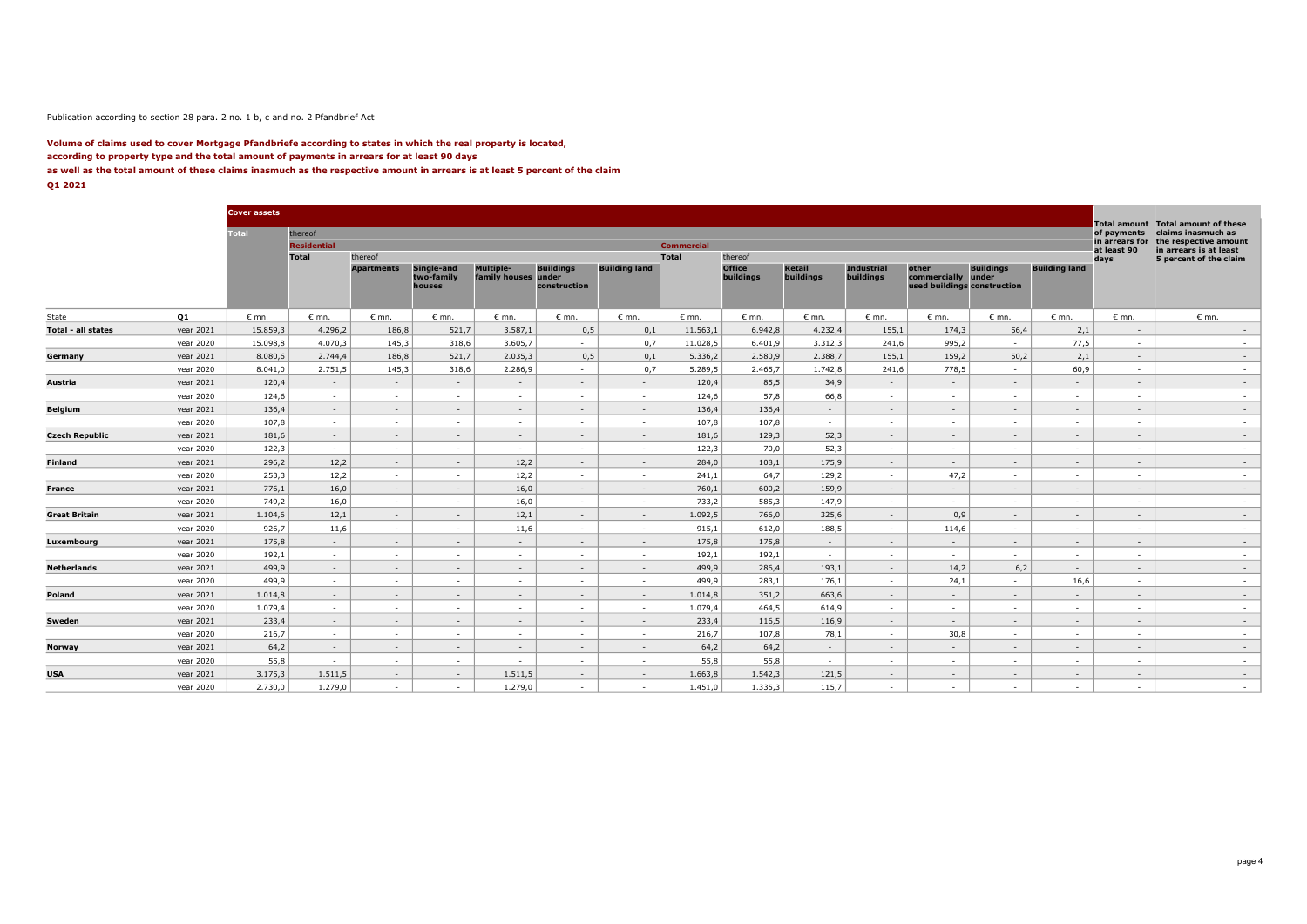## Publication according to section 28 para. 3 no. 2 Pfandbrief Act

### **Volume of claims used to cover Public Pfandbriefe**

## **Q1 2021**

|                      |           | <b>Cover assets</b> |                                                                                       |                 |                                |                      |                      |                    |                                |                      |                      |
|----------------------|-----------|---------------------|---------------------------------------------------------------------------------------|-----------------|--------------------------------|----------------------|----------------------|--------------------|--------------------------------|----------------------|----------------------|
|                      |           | <b>Total</b>        |                                                                                       | thereof owed by |                                |                      |                      | thereof granted by |                                |                      |                      |
|                      |           |                     | in the total included claims<br>which are granted for reasons<br>of promoting exports | <b>State</b>    | <b>Regional</b><br>authorities | Local<br>authorities | <b>Other debtors</b> | <b>State</b>       | <b>Regional</b><br>authorities | Local<br>authorities | <b>Other debtors</b> |
| State                | Q1        | $\epsilon$ mn.      | $\epsilon$ mn.                                                                        | $\epsilon$ mn.  | $\epsilon$ mn.                 | $\epsilon$ mn.       | $\epsilon$ mn.       | $\epsilon$ mn.     | $\epsilon$ mn.                 | $\epsilon$ mn.       | $\epsilon$ mn.       |
| Total - all states   | year 2021 | 32.253,3            | 1.060,2                                                                               | 109,9           | 10.255,6                       | 12.793,5             | 4.471,9              | 1.160,2            | 1.557,0                        | 1.796,2              | 109,0                |
|                      | year 2020 | 33.053,5            | 909,0                                                                                 | 109,9           | 11.643,3                       | 9.691,4              | 4.899,9              | 910,8              | 2.617,3                        | 3.180,9              | $\sim$               |
| Germany              | year 2021 | 29.678,8            | 782,7                                                                                 | 51,1            | 10.018,6                       | 12.583,5             | 4.442,1              | 782,7              | 790,2                          | 901,6                | 109,0                |
|                      | year 2020 | 30.445,4            | 740,8                                                                                 | 51,1            | 11.138,0                       | 9.691,4              | 4.869,3              | 742,6              | 772,1                          | 3.180,9              | $\sim$               |
| Austria              | year 2021 | 806,6               | 2,6                                                                                   | 58,8            | $\sim$                         | $\sim$               | $\sim$               | 2,6                | 745,2                          | $\sim$               | $\sim$               |
|                      | year 2020 | 878,2               | 2,8                                                                                   | 58,8            | $\sim$                         | $\sim$               | $\sim$               | 2,8                | 816,6                          | $\sim$               | $\sim$               |
| <b>Belgium</b>       | year 2021 | 845,5               | $\sim$                                                                                | $\sim$          | $\sim$                         | $\sim$               | 0,9                  | $\sim$             | $\sim$                         | 844,6                | $\sim$               |
|                      | year 2020 | 903,1               | $\sim$                                                                                | $\sim$          | $\sim$                         | $\sim$               | $\sim$               | $\sim$             | 903,1                          | $\sim$               | $\sim$               |
| <b>Denmark</b>       | year 2021 | 31,5                | 31,5                                                                                  | $\sim$          | $\sim$                         | $\sim$               | $\sim$               | 31,5               | $\sim$                         | $\sim$               | $\sim$               |
|                      | year 2020 | $\sim$              | $\sim$                                                                                | $\sim$          | $\sim$                         | $\sim$               | $\sim$               | $\sim$             | $\sim$                         | $\sim$               | $\sim$               |
| <b>Finland</b>       | year 2021 | 20,0                | $\sim$                                                                                | $\sim$          | $\sim$                         | 20,0                 | $\sim$               | $-$                | $\sim$                         | $\sim$               | $\sim$               |
|                      | year 2020 | 20,5                | $\sim$                                                                                | $\sim$          | 20,5                           | $\sim$               | $\sim$               | $\sim$             | $\sim$                         | $\sim$               | $\sim$               |
| <b>France</b>        | year 2021 | 481,4               | 17,0                                                                                  | $\sim$          | 178,1                          | 157,4                | 28,9                 | 117,0              | $\sim$                         | $\sim$               | $\sim$               |
|                      | year 2020 | 430,2               | 16,6                                                                                  | $\sim$          | 383,0                          | $\sim$               | 30,6                 | 16,6               | $\sim$                         | $\sim$               | $\sim$               |
| <b>Great Britain</b> | year 2021 | 224,8               | 224,8                                                                                 | $\sim$          | $\sim$                         | $\sim$               | $\sim$               | 224,8              | $\sim$                         | $\sim$               | $\sim$               |
|                      | year 2020 | 146,2               | 146,2                                                                                 | $\sim$          | $\sim$                         | $\sim$               | $\sim$               | 146,2              | $\sim$                         | $\sim$               | $\sim$               |
| Luxembourg           | year 2021 | 1,6                 | 1,6                                                                                   | $\sim$          | $\sim$                         | $\sim$               | $\sim$               | 1,6                | $\sim$                         | $\sim$               | $\sim$               |
|                      | year 2020 | 2,6                 | 2,6                                                                                   | $\sim$          | $\sim$                         | $\sim$               | $\sim$               | 2,6                | $\sim$                         | $\sim$               | $\sim$               |
| Portugal             | year 2021 | 50,0                | $\sim$                                                                                | $\sim$          | $\sim$                         | $\sim$               | $\sim$               | $\sim$             | $\sim$                         | 50,0                 | $\sim$               |
|                      | year 2020 | 100,0               | $\sim$                                                                                | $\sim$          | $\sim$                         | $\sim$               | $\sim$               | $\sim$             | 100,0                          | $\sim$               | $\sim$               |
| <b>Spain</b>         | year 2021 | 67,9                | $\sim$                                                                                | $\sim$          | 13,7                           | 32,6                 | $\sim$               | $\sim$             | 21,6                           | $\sim$               | $\sim$               |
|                      | year 2020 | 80,1                | $\sim$                                                                                | $\sim$          | 54,6                           | $\sim$               | $\sim$               | $\sim$             | 25,5                           | $\sim$               | $\sim$               |
| Switzerland          | year 2021 | 45,2                | $\sim$                                                                                | $\sim$          | 45,2                           | $\sim$               | $\sim$               | $-$                | $\sim$                         | $\sim$               | $\sim$               |
|                      | year 2020 | 47,2                | $\sim$                                                                                | $\sim$          | 47,2                           | $\sim$               | $\sim$               | $\sim$             | $\sim$                         | $\sim$               | $\sim$               |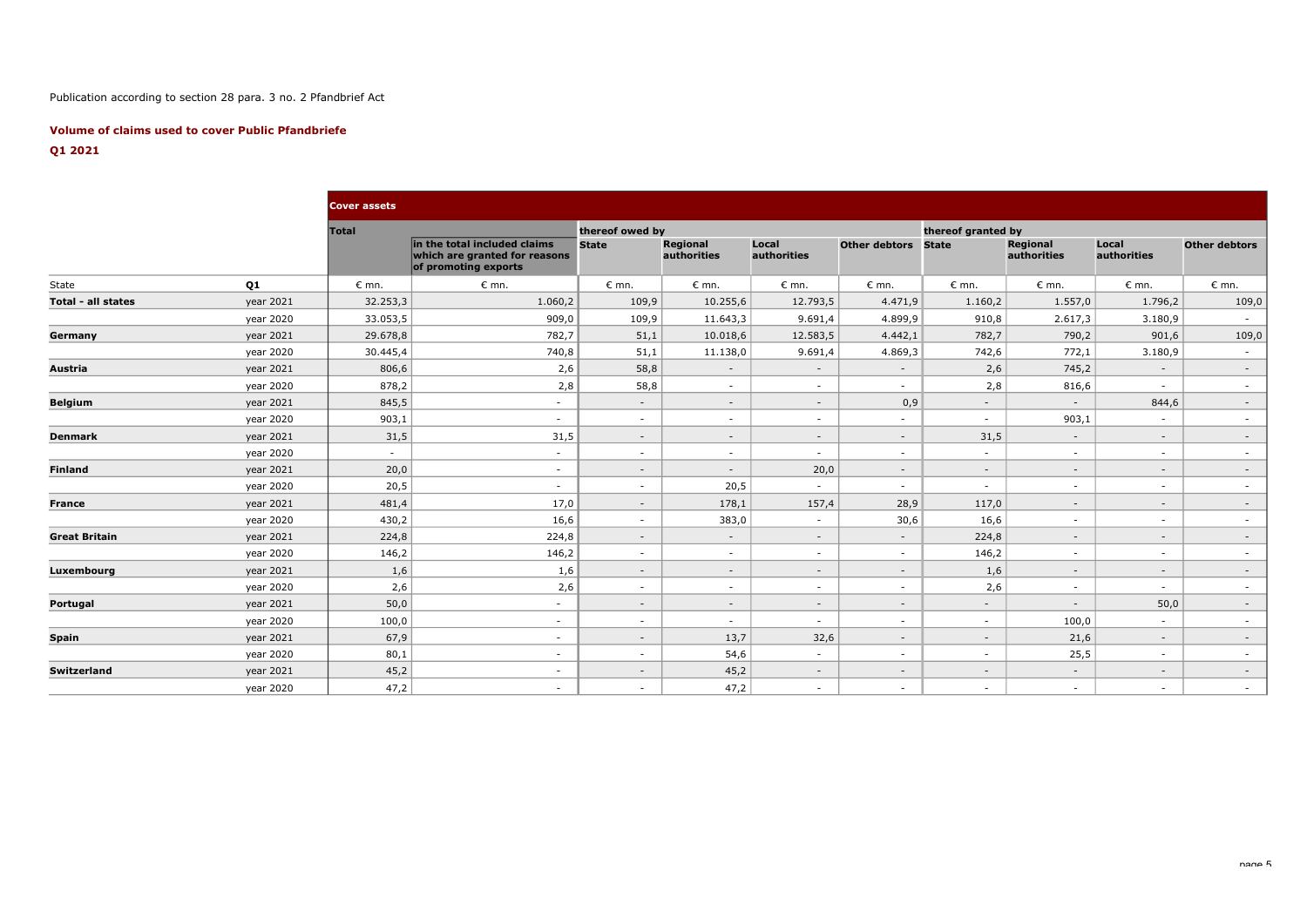#### Publication according to section 28 para. 3 no. 3 Pfandbrief Act

**Total amount of payments in arrears for at least 90 days as well as the total amount of these claims inasmuch as the respective amount in arrears is at least 5 percent of the claim Q1 2021**

|                           |           |                          |                                         | Amount of claims in arrears for at least 90 days |                          |                          | Total amount of these claims inasmuch as the respectiveamount in arrears is at<br>least 5 % of the claim |                          |                                |                          |                   |  |
|---------------------------|-----------|--------------------------|-----------------------------------------|--------------------------------------------------|--------------------------|--------------------------|----------------------------------------------------------------------------------------------------------|--------------------------|--------------------------------|--------------------------|-------------------|--|
|                           |           | <b>Total</b>             | thereof                                 |                                                  |                          |                          | Total                                                                                                    | thereof                  |                                |                          |                   |  |
|                           |           |                          | Regional<br><b>State</b><br>authorities |                                                  | Local<br>authorities     | <b>Other debtors</b>     |                                                                                                          | <b>State</b>             | <b>Regional</b><br>authorities | Local<br>authorities     | Other debtors     |  |
| Q1<br>State               |           | $\epsilon$ mn.           | $\epsilon$ mn.                          | $\epsilon$ mn.                                   | $\varepsilon$ mn.        | $\varepsilon$ mn.        | $\epsilon$ mn.                                                                                           | $\epsilon$ mn.           | $\epsilon$ mn.                 | $\varepsilon$ mn.        | $\varepsilon$ mn. |  |
| <b>Total - all states</b> | year 2021 | $\overline{\phantom{a}}$ | $\overline{\phantom{a}}$                | $\overline{\phantom{a}}$                         | $\overline{\phantom{a}}$ | $\overline{\phantom{a}}$ | $\overline{\phantom{a}}$                                                                                 | $\overline{\phantom{a}}$ | $\sim$                         | $\overline{\phantom{a}}$ | $\sim$            |  |
|                           | year 2020 | $\sim$                   | $\overline{\phantom{a}}$                | $\sim$                                           | $\sim$                   | $\overline{\phantom{a}}$ | $\sim$                                                                                                   | $\sim$                   | $\sim$                         | ٠                        | $\sim$            |  |
| Germany                   | year 2021 | $\sim$                   | $\sim$                                  | $\sim$                                           | $\overline{\phantom{a}}$ | $\overline{\phantom{a}}$ | $\sim$                                                                                                   | $\overline{\phantom{a}}$ | $\sim$                         | $\overline{\phantom{a}}$ | $\sim$            |  |
|                           | year 2020 | $\sim$                   | $\sim$                                  | $\sim$                                           | $\sim$                   | $\overline{\phantom{a}}$ | $\sim$                                                                                                   | $\sim$                   | $\sim$                         | $\overline{\phantom{a}}$ | $\sim$            |  |
| Austria                   | year 2021 | $\sim$                   | $\sim$                                  | $\sim$                                           | $\overline{\phantom{a}}$ | $\overline{\phantom{a}}$ | $\overline{\phantom{a}}$                                                                                 | $\overline{\phantom{a}}$ | $\sim$                         | $\overline{\phantom{a}}$ | $\sim$            |  |
|                           | year 2020 | $\sim$                   | $\sim$                                  | $\sim$                                           | $\sim$                   | ٠                        | $\sim$                                                                                                   | $\sim$                   | $\sim$                         | ٠                        | $\sim$            |  |
| <b>Belgium</b>            | year 2021 | $\sim$                   | $\overline{\phantom{a}}$                | $\sim$                                           | $\overline{\phantom{a}}$ | $\overline{\phantom{a}}$ | $\overline{\phantom{a}}$                                                                                 | $\overline{\phantom{a}}$ | $\overline{\phantom{a}}$       | $\overline{\phantom{a}}$ | $\sim$            |  |
|                           | year 2020 | $\sim$                   | $\overline{\phantom{a}}$                | $\sim$                                           | $\overline{\phantom{a}}$ | ٠                        | $\overline{\phantom{a}}$                                                                                 | $\sim$                   | $\sim$                         | ٠                        | $\sim$            |  |
| <b>Denmark</b>            | year 2021 | $\sim$                   | $\sim$                                  | $\sim$                                           | $\overline{\phantom{a}}$ | $\overline{\phantom{a}}$ | $\overline{\phantom{a}}$                                                                                 | $\overline{\phantom{a}}$ | $\sim$                         | $\overline{\phantom{a}}$ | $\sim$            |  |
|                           | year 2020 | $\sim$                   | $\sim$                                  | $\sim$                                           | $\sim$                   | ٠                        | $\sim$                                                                                                   | $\overline{\phantom{a}}$ | $\sim$                         | ٠                        | $\sim$            |  |
| <b>Finland</b>            | year 2021 | $\sim$                   | $\sim$                                  | $\overline{\phantom{a}}$                         | $\overline{\phantom{a}}$ | $\overline{\phantom{a}}$ | $\overline{\phantom{a}}$                                                                                 | $\overline{\phantom{a}}$ | $\sim$                         | $\overline{\phantom{a}}$ | $\sim$            |  |
|                           | year 2020 | $\sim$                   | $\sim$                                  | $\sim$                                           | $\sim$                   | $\overline{\phantom{a}}$ | $\sim$                                                                                                   | $\overline{\phantom{a}}$ | $\sim$                         | $\overline{\phantom{a}}$ | $\sim$            |  |
| <b>France</b>             | year 2021 | $\sim$                   | $\sim$                                  | $\sim$                                           | $\overline{\phantom{a}}$ | $\overline{\phantom{a}}$ | $\sim$                                                                                                   | $\overline{\phantom{a}}$ | $\sim$                         | $\sim$                   | $\sim$            |  |
|                           | year 2020 | $\sim$                   | $\sim$                                  | $\sim$                                           | $\sim$                   | $\overline{\phantom{a}}$ | $\sim$                                                                                                   | $\sim$                   | $\sim$                         | $\overline{\phantom{a}}$ | $\sim$            |  |
| <b>Great Britain</b>      | year 2021 | $\sim$                   | $\sim$                                  | $\sim$                                           | $\overline{\phantom{a}}$ | $\overline{\phantom{a}}$ | $\sim$                                                                                                   | $\sim$                   | $\sim$                         | $\sim$                   | $\sim$            |  |
|                           | year 2020 | $\sim$                   | $\sim$                                  | $\sim$                                           | $\sim$                   | $\overline{\phantom{a}}$ | $\sim$                                                                                                   | $\sim$                   | $\sim$                         | $\overline{\phantom{a}}$ | $\sim$            |  |
| Luxembourg                | year 2021 | $\sim$                   | $\sim$                                  | $\sim$                                           | $\sim$                   | $\overline{\phantom{a}}$ | $\overline{\phantom{a}}$                                                                                 | $\overline{\phantom{a}}$ | $\sim$                         | $\sim$                   | $\sim$            |  |
|                           | year 2020 | $\sim$                   | $\sim$                                  | $\sim$                                           | $\sim$                   | ٠                        | $\sim$                                                                                                   | $\sim$                   | $\sim$                         | ٠                        | $\sim$            |  |
| Portugal                  | year 2021 | $\sim$                   | $\sim$                                  | $\sim$                                           | $\sim$                   | $\overline{\phantom{a}}$ | $\sim$                                                                                                   | $\sim$                   | $\sim$                         | $\sim$                   | $\sim$            |  |
|                           | year 2020 | $\sim$                   | $\sim$                                  | $\sim$                                           | $\sim$                   | ٠                        | $\sim$                                                                                                   | $\sim$                   | $\sim$                         | ٠                        | $\sim$            |  |
| <b>Spain</b>              | year 2021 | $\sim$                   | $\sim$                                  | $\sim$                                           | $\overline{\phantom{a}}$ | $\overline{\phantom{a}}$ | $\overline{\phantom{a}}$                                                                                 | $\overline{\phantom{a}}$ | $\sim$                         | $\sim$                   | $\sim$            |  |
|                           | year 2020 | $\sim$                   | $\sim$                                  | $\sim$                                           | $\overline{\phantom{a}}$ | ٠                        | $\sim$                                                                                                   | $\sim$                   | $\sim$                         | $\overline{\phantom{a}}$ | $\sim$            |  |
| <b>Switzerland</b>        | year 2021 | $\sim$                   | $\sim$                                  | $\sim$                                           | $\overline{\phantom{a}}$ | $\overline{\phantom{a}}$ | $\sim$                                                                                                   | $\sim$                   | $\sim$                         | $\overline{\phantom{a}}$ | $\sim$            |  |
|                           | year 2020 | $\sim$                   | $\overline{\phantom{a}}$                | $\sim$                                           | $\overline{\phantom{a}}$ | ٠                        | $\overline{\phantom{a}}$                                                                                 | $\sim$                   | $\sim$                         | $\sim$                   | $\sim$            |  |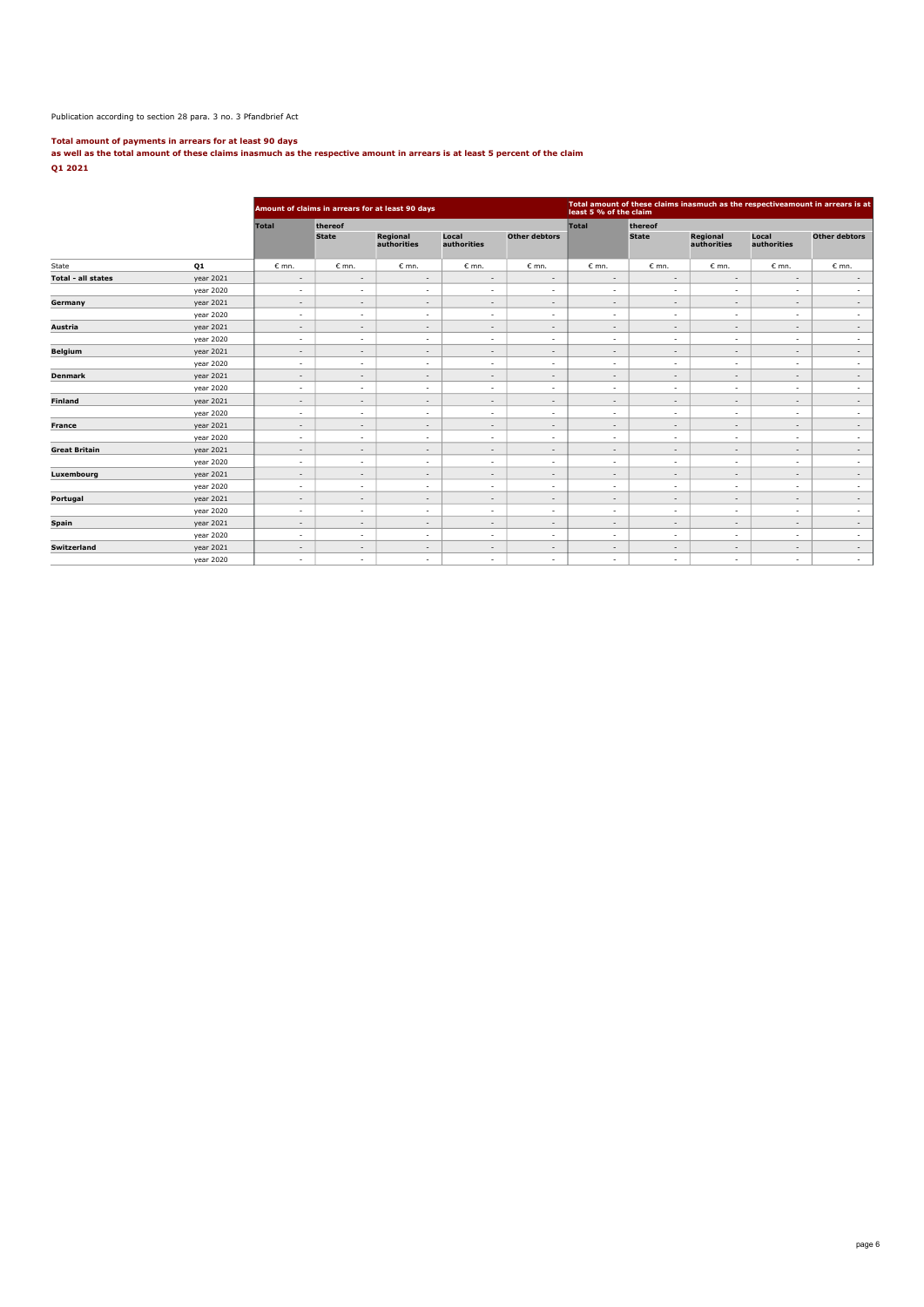Publication according to section 28 para. 1 nos. 4, 5 and 6 Pfandbrief Act

## **Further cover assets - in detail for Mortgage Pfandbriefe Q1 2021**

|                           |           |                | Further cover assets for Mortgage Pfandbriefe according to section 19 para. 1 nos. 1, 2 and 3 Pfandbrief Act       |                          |                                                                                            |                                                 |  |  |  |  |  |  |
|---------------------------|-----------|----------------|--------------------------------------------------------------------------------------------------------------------|--------------------------|--------------------------------------------------------------------------------------------|-------------------------------------------------|--|--|--|--|--|--|
|                           |           | <b>Total</b>   | <b>Ithereof</b>                                                                                                    |                          |                                                                                            |                                                 |  |  |  |  |  |  |
|                           |           |                | equalization claims<br>claims according to<br>according to<br>section 19 para. 1 no. 2<br>section 19 para. 1 no. 1 |                          |                                                                                            | claims according to<br>section 19 para. 1 no. 3 |  |  |  |  |  |  |
|                           |           |                |                                                                                                                    | <b>overall</b>           | thereof                                                                                    |                                                 |  |  |  |  |  |  |
|                           |           |                |                                                                                                                    |                          | <b>Covered Bonds</b><br>according to Article 129<br><b>Regulation (EU)</b><br>Nr. 575/2013 |                                                 |  |  |  |  |  |  |
| State                     | Q1        | $\epsilon$ mn. | $\epsilon$ mn.                                                                                                     | $\varepsilon$ mn.        | $\epsilon$ mn.                                                                             | $\epsilon$ mn.                                  |  |  |  |  |  |  |
| <b>Total - all states</b> | Jahr 2021 | 250,0          | -                                                                                                                  | $\overline{\phantom{a}}$ | $\overline{\phantom{a}}$                                                                   | 250,0                                           |  |  |  |  |  |  |
|                           | Jahr 2020 | 370,0          | ٠                                                                                                                  | $\sim$                   | ٠                                                                                          | 370,0                                           |  |  |  |  |  |  |
| Germany                   | Jahr 2021 | 250,0          | $\overline{\phantom{a}}$                                                                                           | $\overline{\phantom{a}}$ | $\overline{\phantom{a}}$                                                                   | 250,0                                           |  |  |  |  |  |  |
|                           | Jahr 2020 | 270,0          | $\overline{\phantom{a}}$                                                                                           | $\sim$                   | $\sim$                                                                                     | 270,0                                           |  |  |  |  |  |  |
| <b>France</b>             | Jahr 2021 |                |                                                                                                                    |                          |                                                                                            |                                                 |  |  |  |  |  |  |
|                           | Jahr 2020 | 100,0          | $\overline{\phantom{a}}$                                                                                           | $\sim$                   | $\sim$                                                                                     | 100,0                                           |  |  |  |  |  |  |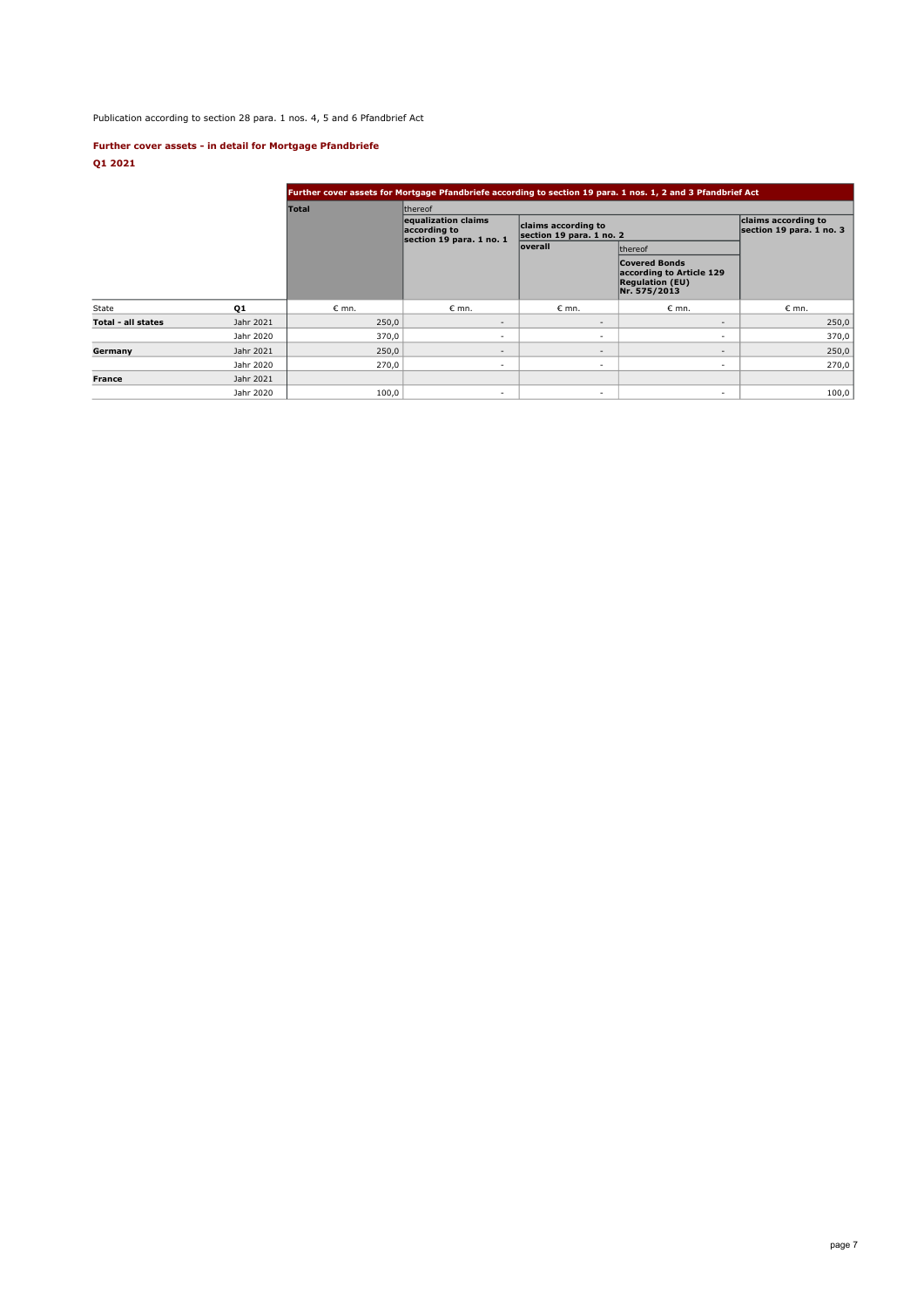# Publication according to section 28 para. 1 nos. 4 and 5 Pfandbrief Act

## **Further cover assets - in detail for Public Pfandbriefe**

# **Q1 2021**

|                    |           | Further cover assets for Public Pfandbriefe according to section 20 para. 2 nos. 1 and 2 Pfandbrief Act |                                                                 |                                                 |                                                                                            |  |  |  |  |  |
|--------------------|-----------|---------------------------------------------------------------------------------------------------------|-----------------------------------------------------------------|-------------------------------------------------|--------------------------------------------------------------------------------------------|--|--|--|--|--|
|                    |           | <b>Total</b>                                                                                            | <b>Ithereof</b>                                                 |                                                 |                                                                                            |  |  |  |  |  |
|                    |           |                                                                                                         | equalization claims<br>according to<br>section 20 para. 2 no. 1 | claims according to<br>section 20 para. 2 no. 2 |                                                                                            |  |  |  |  |  |
|                    |           |                                                                                                         |                                                                 | <b>loverall</b>                                 | <b>Ithereof</b>                                                                            |  |  |  |  |  |
|                    |           |                                                                                                         |                                                                 |                                                 | <b>Covered Bonds</b><br>according to Article 129<br><b>Regulation (EU)</b><br>Nr. 575/2013 |  |  |  |  |  |
| <b>State</b>       | Q1        | $\epsilon$ mn.                                                                                          | $\epsilon$ mn.                                                  | $\epsilon$ mn.                                  | $\epsilon$ mn.                                                                             |  |  |  |  |  |
| Total - all states | Jahr 2021 | 35,5                                                                                                    | $\sim$                                                          | 35,5                                            |                                                                                            |  |  |  |  |  |
|                    | Jahr 2020 | 146,4                                                                                                   | ÷.                                                              | 146,4                                           |                                                                                            |  |  |  |  |  |
| Germany            | Jahr 2021 | 35,5                                                                                                    | $\overline{\phantom{a}}$                                        | 35,5                                            | $\overline{\phantom{a}}$                                                                   |  |  |  |  |  |
|                    | Jahr 2020 | 146,4                                                                                                   | ۰                                                               | 146,4                                           | $\overline{\phantom{a}}$                                                                   |  |  |  |  |  |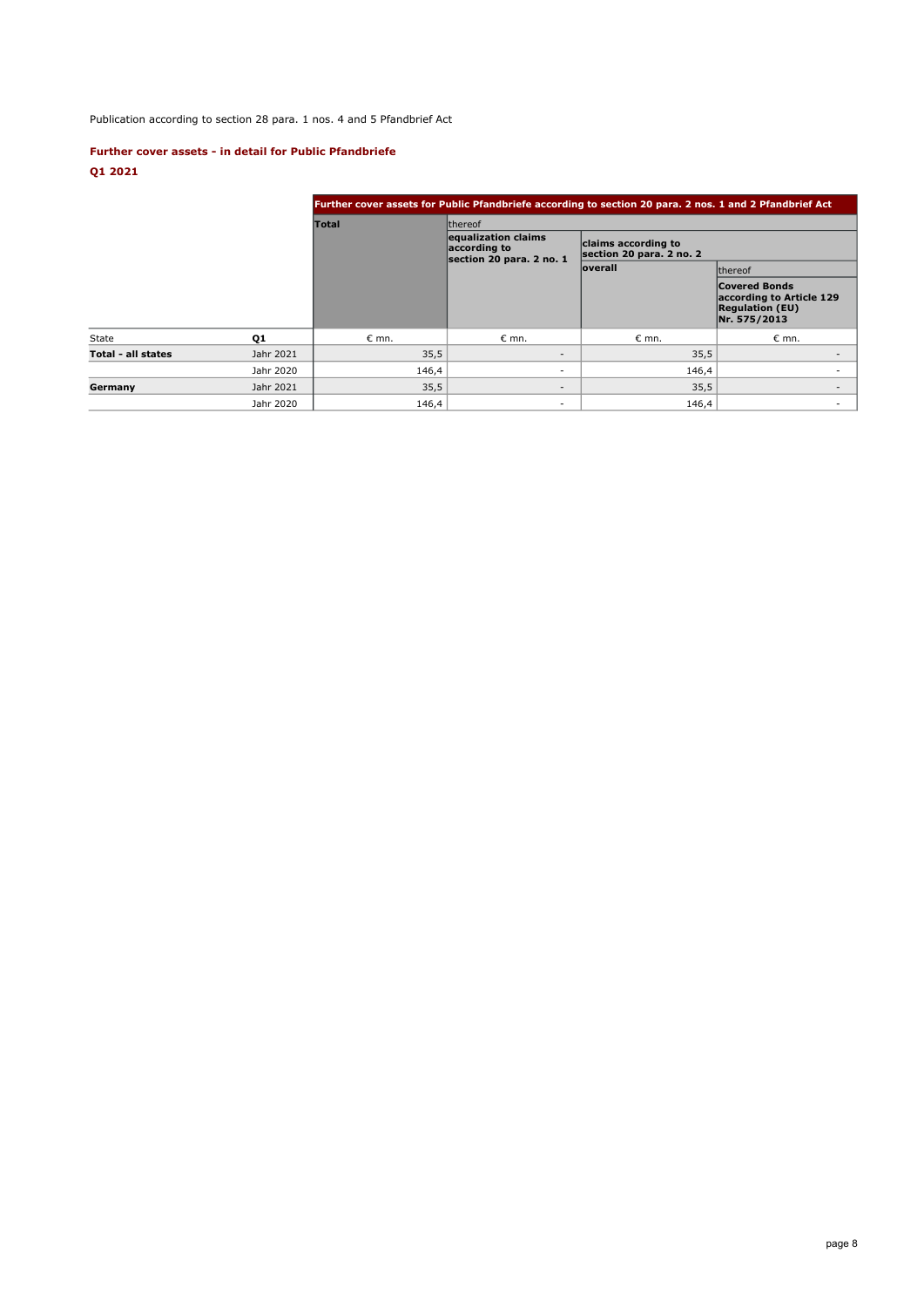Publication according to section 28 para. 1 nos.7, 8, 9, 10 and 11 Pfandbrief Act and section 28 para. 2 no. 3 Pfandbrief Act

# **Key figures about outstanding Pfandbriefe and Cover Pool Q1 2021**

# **Mortgage Pfandbriefe**

|                                                                                                                                                                   |                   | Q1 2021                  | Q1 2020                  |
|-------------------------------------------------------------------------------------------------------------------------------------------------------------------|-------------------|--------------------------|--------------------------|
| Outstanding Pfandbriefe                                                                                                                                           | $(E \text{ mn.})$ | 10.024,7                 | 12.261,5                 |
| thereof percentage share of fixed-rate Pfandbriefe<br>section 28 para. 1 no. 9                                                                                    | $\frac{0}{0}$     | 84,1                     | 86,0                     |
| Cover Pool                                                                                                                                                        | $(E \text{ mn.})$ | 16.109,3                 | 15.468,8                 |
| thereof total amount of the claims<br>which exceed the limits laid down in § 13 para. 1<br>section 28 para. 1 no. 7                                               | $(E \text{ mn.})$ |                          |                          |
| thereof total amount of the claims<br>which exceed the percentage threshold laid down in § 19 para 1 no. 2<br>section 28 para. 1 no. 8                            | $(\epsilon$ mn.)  |                          |                          |
| thereof total amount of the claims<br>which exceed the percentage threshold laid down in § 19 para 1 no. 3<br>section 28 para. 1 no. 8                            | $(E \text{ mn.})$ |                          |                          |
| thereof percentage share of fixed-rate cover assets<br>section 28 para. 1 no. 9                                                                                   | $\%$              | 61,6                     | 58,7                     |
| Net present value pursuant to<br>§ 6 of the Pfandbrief Net Present Value Regulation<br>for each foreign currency in Euro<br>section 28 para. 1 no. 10 (Net Total) | CAD               |                          |                          |
|                                                                                                                                                                   | <b>CHF</b>        | 52,4                     | 56,4                     |
|                                                                                                                                                                   | <b>CZK</b>        | $\overline{\phantom{a}}$ | $\overline{\phantom{0}}$ |
|                                                                                                                                                                   | <b>DKK</b>        |                          | $\overline{\phantom{m}}$ |
|                                                                                                                                                                   | GBP               | 1.134,0                  | 958,2                    |
|                                                                                                                                                                   | <b>HKD</b>        |                          | ÷,                       |
|                                                                                                                                                                   | JPY               |                          | ä,                       |
|                                                                                                                                                                   | <b>NOK</b>        | 66,0                     | 59,8                     |
|                                                                                                                                                                   | <b>SEK</b>        | 235,4                    | 217,8                    |
|                                                                                                                                                                   | <b>USD</b>        | 2.824,8                  | 1.278,7                  |
|                                                                                                                                                                   | <b>AUD</b>        |                          |                          |
| volume-weighted average of the matuerity<br>that has passed since the loan was granted (seasoning)<br>section 28 para. 1 no. 11                                   | years             | 4,3                      | 4,1                      |
| average loan-to-value ratio, weighted using the mortgage lending<br><b>value</b><br>section 28 para. 2 no. 3                                                      | $\frac{0}{0}$     | 59,0                     | 58,9                     |
| average loan-to-value ratio, weighted using the market value                                                                                                      | $\frac{0}{0}$     |                          |                          |